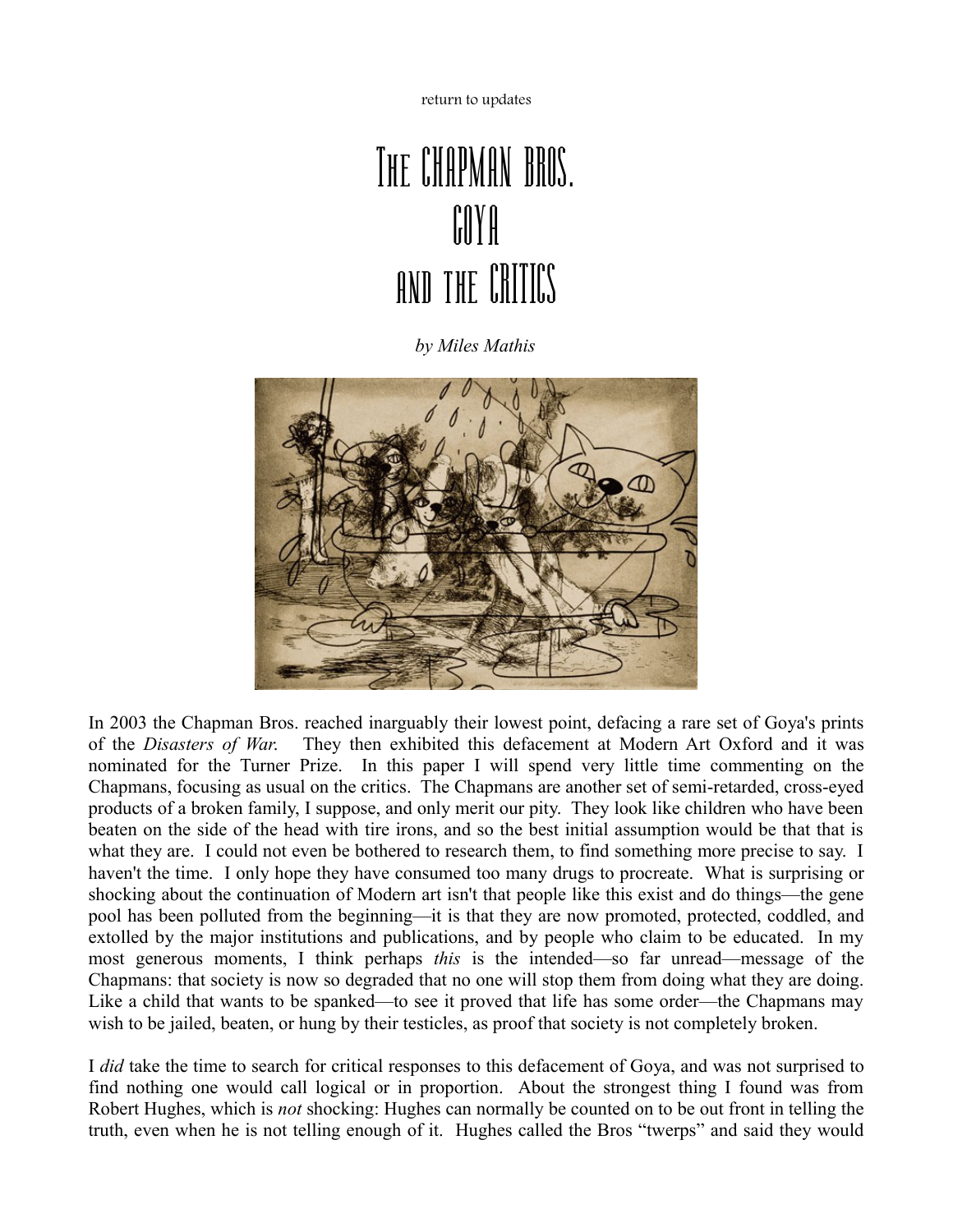soon be forgotten. True, but not in proportion. I had hoped to find a more extended commentary by Hughes, since I was curious to see what he said about the Rauschenberg connection here. Remember that Rauschenberg is very famous for erasing a De Kooning, and Rauschenberg is a favorite of Hughes (as we see in the 2009 Hughes film *[The Mona Lisa Curse](http://milesmathis.com/hughes2.pdf)*). Why are the Chapmans twerps but Rauschenberg is not? Hughes must intuit that the Chapmans got the idea from Rauschenberg—they aren't smart enough to have their own ideas.

The next best response I found was from Paul Bond at the World Socialist Website. He found the Chapmans disgusting, but his article still wasn't in proportion to the crime and didn't suggest the logical answer.

All the other critics were either in favor of the Chapmans (Jonathan Jones—*the Guardian*, Richard Dorment—*the Telegraph*, Christopher Turner—*Tate, etc.*) or didn't seem to care much one way or the other (Stuart Jeffries, Fiachra Gibbons, Alan Riding, and David Lee). Lee at *the Jackdaw* was perhaps the most depressing, since he has done some good work exposing corruption at the Tate Modern and I expected more from him. He wasn't sure if this was an example of the Chapmans good work or bad work, and misdirected his readers by saying that there are plenty of sets of *Disasters of War* left. That is both false and misses the point. It is false because there are about 1,000 sets total, and many of these are inferior. A thousand sets isn't much in a world of 7 billion people, especially once you start allowing owners to deface them. It misses the point because this is a limited set, whether we agree it is limited at 1,000 good sets or 20. According to the laws that apply to living artists in Europe and the US, prints are not protected from defacing, but limited editions are. This Goya set obviously falls into the latter category, because prints from such plates are limited by their very nature. Every printing degrades the plates, and no known process can restore them. With an artist of Goya's stature, this is a bottom-line sort of fact, and would be seen so in court. But even if all that weren't true, Lee still misses the point: we shouldn't be destroying important pieces of the past on purpose, and we shouldn't be defining Modern art as the destruction of past art. That is so clear and straightforward that is shouldn't even need to be said. In an age of sense it wouldn't need to be said.

In Hughes' recent film, he said he got into the business of art after working at the 1966 flood of Florence. Protecting the art seemed so important to him he wanted to make it his life's work. We should ask if the critical response to the Chapmans fits that attitude toward art, and not just regarding the critics who supported them, but regarding Hughes himself. Has Goya been protected from the flood, or are the waters still rising? Yes, Hughes made his film, but has Hughes or anyone else petitioned any Congress or Parliament to prevent the Chapmans from buying the *Third of May* and lining their toilets with it? Answering that it is out of their price range doesn't serve, since that means it just takes some richer asshole to do it. Besides, if the Chapmans find they can increase the value of a Brueghel by defacing it (see below), they may be encouraged to do the same thing with a major Goya. *Third of May* by Goya, \$40 million; *Third of May* improved by Chapman Bros, \$140 million. If Damien Hirst sells his diamond skull, he can actually afford to do something like that.

One other critic has attacked the Chapmans, and he did it with as much heat as Hughes and perhaps more. That is Charles Thomson, the founder of Stuckism. I read his article ["If Hitler had been a](http://www.counterpunch.org/2008/06/01/if-hitler-had-been-a-hippy/) [Hippy"](http://www.counterpunch.org/2008/06/01/if-hitler-had-been-a-hippy/) at *Counterpunch*, and the boy can write. Unfortunately I couldn't find anything about the Goya defacement from Thomson. Google seems to be interfering with Thomson, since typing in "Charles Thomson Chapman Brothers" didn't even take me to the *Counterpunch* article, much less Thomson's other articles. So I may be missing something here. At any rate, I recommend someone should look into why Google is blocking or downlisting Thomson: I suspect a great story lies deep there, one that may lead back to the same players Thomson (and David Lee) are criticizing. I also recommend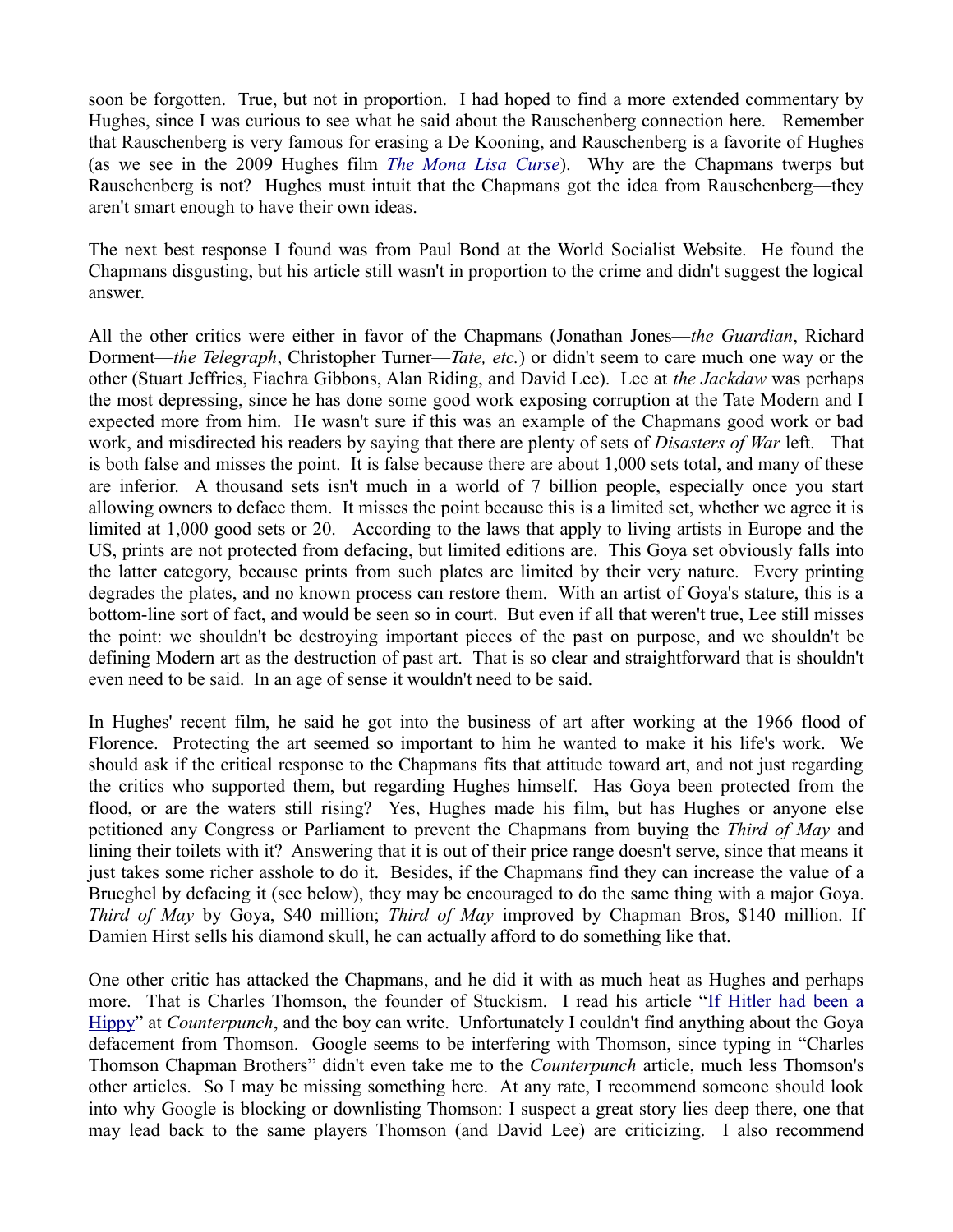Thomson to my readers. I have said elsewhere that the Stuckist manifesto is misguided and that the Stuckists can't paint, but Thomson can certainly write. He is doing good work in that regard and we are glad to see him at *Counterpunch* and *Jackdaw*. He is also a top-notch activist, and works harder than anyone to picket and harass the London powerbrokers in art.

However, I could not find the proportional response even from Thomson, nor the correct solution. What is it? David Lee has said that we need a new Goya to comment on the present imperialist wars, and while that would be great, what we need just as much is a new Cellini or Caravaggio to bust some heads in the artworld. We don't need buckets of red paint or pies thrown at these people, we need to punish them in ways they understand. I would suggest a return to dueling. It is too easy to be fake tough guys in art when you are surrounded by a bunch of women and their cuckolds. The Chapmans have threatened and pushed around women, but you don't see them pushing around anyone their own size. If Goya did come back, he would no doubt be anxious to comment on US and European imperialism in the Middle East, but he would be even more anxious to beat the living shit out of the Chapman Brothers for destroying his prints, and the crowds would be gigantic to watch him do it. I suspect the Chapman Brothers would be first in line, since they have been begging for a beating for years. Even though they have been very naughty, we haven't been spanking them, and they have been left to spank themselves. That can only be annoying, for them as much as for us.

But seriously, we all know dueling and fighting are illegal, and that the Chapmans are protected in other ways, so although it may be the proportional response, it can't be the correct solution. We live in a world of laws now (or so we are told), so the solution must be legal. We simply have to extend the artists' rights we already have to artists that are no longer living. We make them retroactive and permanent, both forward and backward in time. The solution is so simple that we may be surprised it hasn't already been enacted. We may be surprised that no critics—who are such great lovers of art have suggested it.

And this brings us back to Rauschenberg because, as Hughes shows in his film, Rauschenberg was instrumental in petitioning Congress to pass the VARA [Visual Artists Rights Act] laws in the US. Twenty years before VARA was passed, Rauschenberg pushed for monetary rights of artists (after being screwed by the dealer Robert Scull). These rights were extended into "moral rights" by the Berne Convention in 1986 and then by VARA in 1990. Moral rights included the right not to have your worked defaced, changed or destroyed by future owners.

With that in your head, you may want to go back to Rauschenberg's erasing of De Kooning. You see that Rauschenberg is wildly inconsistent; and by not calling him on it, so is Robert Hughes. Rauschenberg wants artists' rights when they suit him, but not when they limit his freedom to be a shallow asshole. For even without bringing the artists' rights into it, his idea to erase the De Kooning was a bad idea, on many levels. To start with, it didn't give us a more interesting image, so the idea was inartistic from the beginning. Some argument may possibly be made for a better artist redoing the work of a worse artist, to make it better. For instance, if Leonardo had reworked a student's painting, we would tend to forgive him for it. But no such argument can be made for the Rauschenberg image. Next, we may look at the normal apology for Rauschenberg, which is that he got permission from De Kooning to do it. Again, that just proves that we aren't dealing with artists here. A real artist would never put a bad piece of work on the market, and would never agree to the destruction of work that he had sold. If the work needed to be destroyed, the artist would have done that himself rather than let it leave the studio. In a real art market, an artist agreeing to the destruction of his work would negatively affect his market, since it would be clear to his buyers that he cared nothing for his work. But in Modernism, the reverse is true. The buyers act irrationally, by thinking more of the artist for including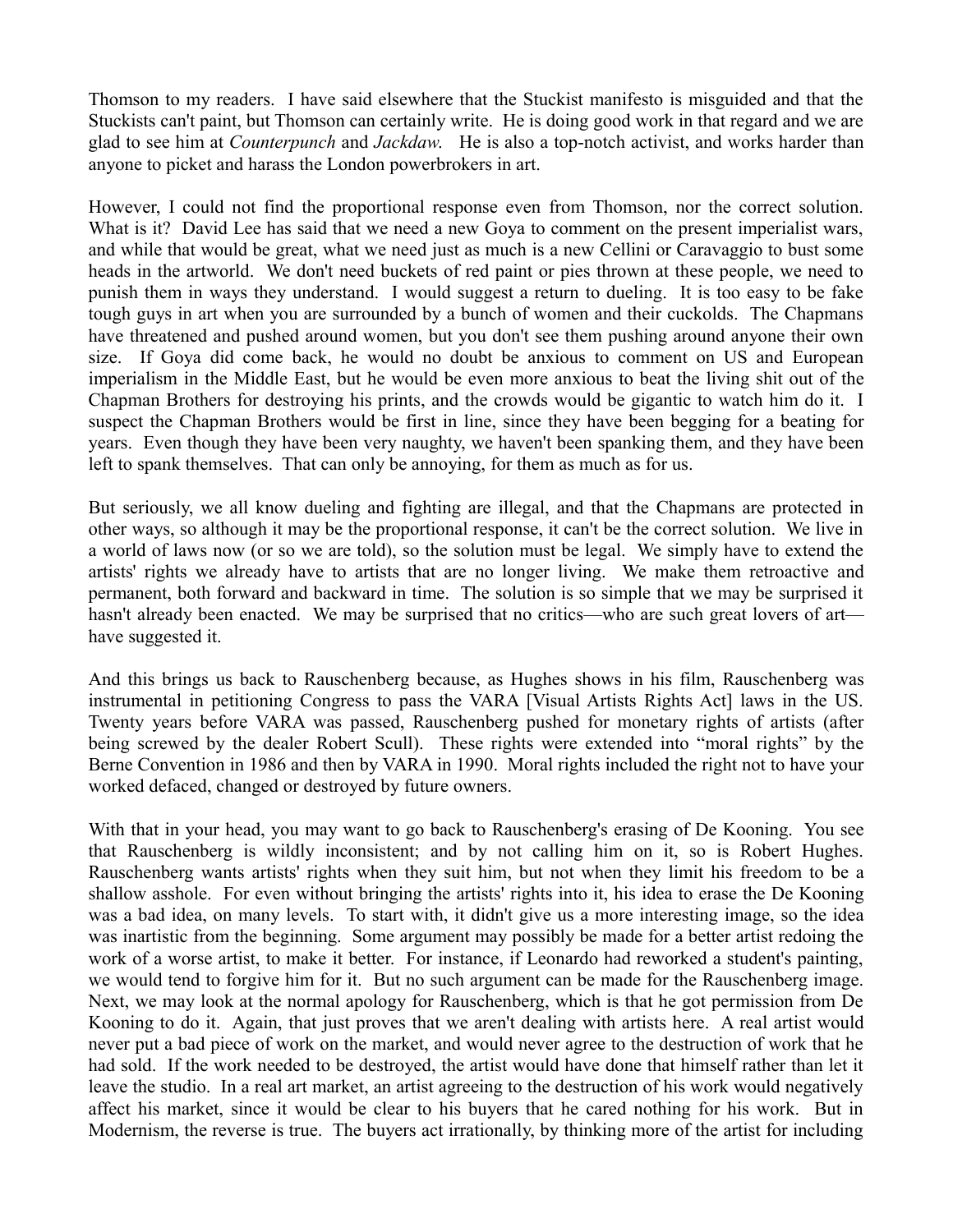himself in these games. This is proof not of the importance of what Rauschenberg did, as a matter of theory or something; it is proof that we aren't dealing with art and artists here.

But let us return to the critics. As I said above, the solution is so clear and so easy to put into law that we must be astonished not to find it in the literature *or* the law. Ask yourself how likely it is that real art critics would miss it. Not one person thinks to suggest that we need a new law protecting Old Master works from this sort of crime? Hughes even gives the Chapmans the bigger idea: he says, "What next, drawing Mickey Mouse heads on the Sistine Chapel ceiling?" That sounds cutting until we remember that there are currently no laws against it. With enough money or influence, we suppose the Chapmans could actually do it. The only thing that is stopping them now are the Vatican guards and the height of the ceilings. Suppose a new Pope found the idea interesting, for his own reasons? The art of the world is far more vulnerable than you think, and this act of the Chapmans makes that clear.

Remarkably, no critics have come to that conclusion, not even Hughes, Thomson, or Bond. The Chapmans had done their best to see if someone still cared about art, and they have proven that no one does. It is as if the Chapmans had grabbed one of the daughters of the critics and had threatened to cut her throat. Finding no outcry, the Bros actually did the deed, but still no positive response. Half the critics found the murder intriguing, and the other half simply reported on the amount of blood on the ground. If we add to that the lack of response from the readers of the magazines and newspapers, and from the government, who also don't seem to care one way or the other, we have, I think, a *curious circumstance*.

As an example of this, we may look a bit more closely at the "review" of Richard Dorment, who titles his article at the *Telegraph* ["Inspired Vandalism"](http://www.telegraph.co.uk/culture/art/3593618/Inspired-vandalism.html). The Chapmans at their manufactured craziest can't compete with the insanity of Dorment, who says:

But look again, and you see that the delicacy of their draughtsmanship is anything but disrespectful. Every line is an act of homage to a revered Old Master. What's more, their solemn concentration on the meaning of the images actually enhances the horror of each print, because the perkiness and indifference of the mask-like faces serve to bring out the obscenity beneath the violence.

I have to think the Chapmans themselves are shocked and repelled by this. The Chapmans try to shock the critics, but can't compete with them no matter what they do. Look at the image above. Do you see any delicacy of draughtsmanship? Does that look like an act of homage to you? Again, I can't help but go back to the murder analogy. Dorment is looking at his own daughter here, her empty eyes peeled back in her head, and because the murderer drew some smiley faces on the ground with the blood, Dorment can only admire the "enhanced horror" achieved. To me, Dorment is just that ghoulish. The Chapmans may be defectives, but Dorment outdoes them. He is a zombie, a psychopath. I have no real fear of the Chapmans, since real psychopaths don't pose like that. But Dorment, in admiring the crime scene in such a way, is truly scary. I honestly wouldn't turn my back to him.

Again, maybe that is the point. The Chapmans may read my paper and go, "FINALLY!"

Jonathan Jones is equally zombie-ish, saying:

Violet and white bursts of colour, the clown heads and puppy faces are astonishingly horrible. They are given life, personality, by some very acute drawing, and so it's not a collision but a collaboration, an assimilation, as they really do seem to belong in the pictures.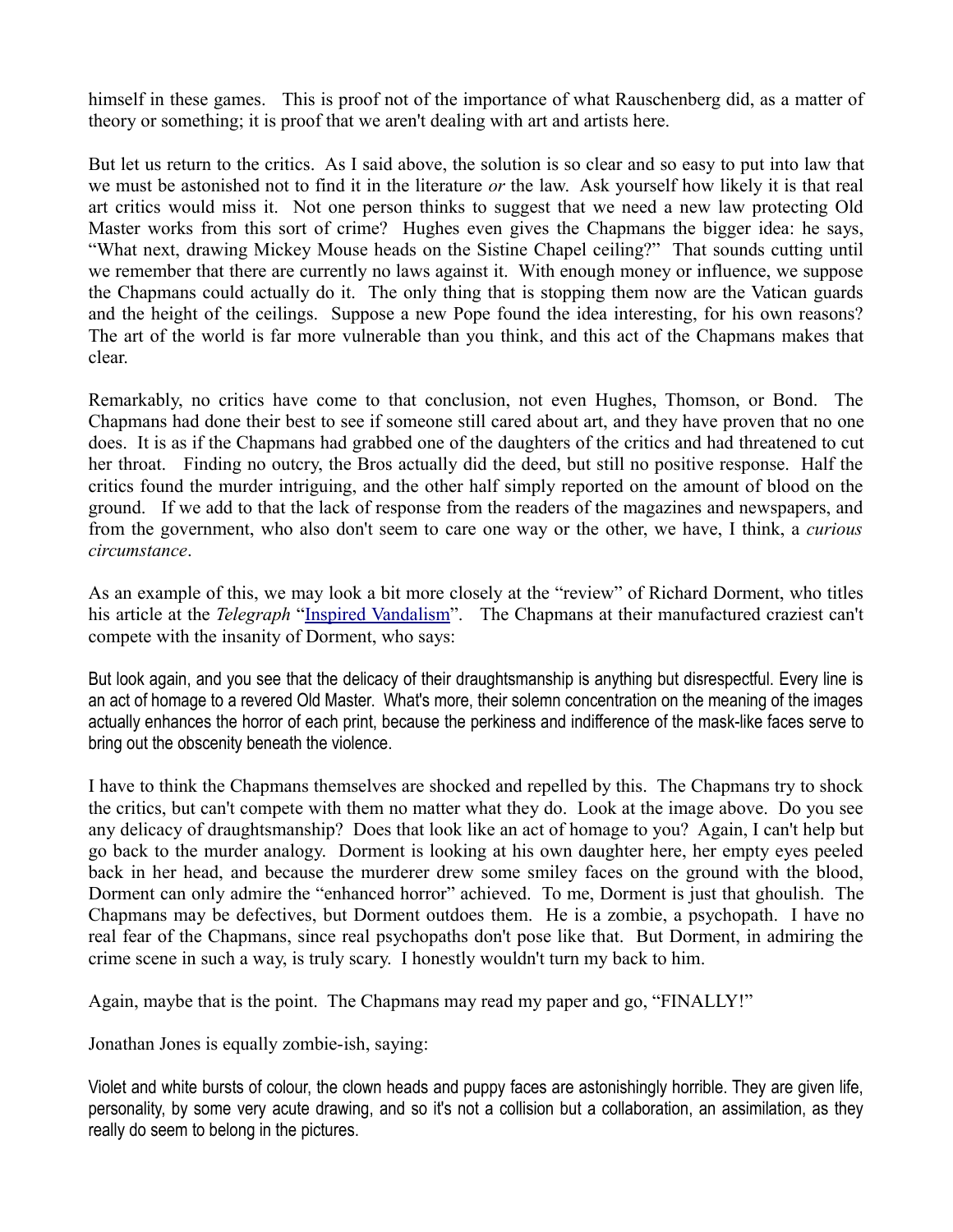I can hear the Chapmans screaming, "No they don't!" Just look for yourself. Would any sane person mistake that for "acute drawing"? Jones admits in this article that the Chapmans don't want positive reviews, but he can't help but give them one anyway. The more shallow, disgusting, and criminal they are, the more he likes it. Like Dorment, he is a psychopath who can't get the right message from the crime even when the Chapmans tell him what it is.

You may say, "Well, that is all part of the game. The Chapmans ask for shock and the critics refuse to give it to them. Every crime is assimilated, making it no longer a crime." The problem with that explanation is that it has no rational ending. Yes, the critics have turned the tables on the Chapmans, shocking *them* by withholding the right reaction. But this leaves the actual crime out of the equation. If we go back to the murder analogy, it is like withholding punishment from the murderer in order to "murder" his belief in the law. Instead we embrace him, make him rich and famous, and beg him to do it again. Sounds psychologically rich stated that way, almost a treat for Deconstructivists. But there are two problems: 1) the daughter is still dead, 2) the murderer had no belief in the law to begin with, which is why he acted like he did. He hasn't been taught anything. And by withholding punishment, we simply encourage more murders. The murderer wouldn't be shocked straight by the embrace, he would just murder that much more quickly. That is precisely what we have seen in the artworld. Not only have the Chapmans continued to deface old works (most recently a follower of Brueghel), but others have followed their lead. Not only have no laws been passed, but higher prices are encouraging more such defacements. The Chapmans bought the latest painting for  $\epsilon$ 55,000, and their revised painting is on the market for €850,000. The embrace has not appeared to have scared them or anyone else straight.

This means that the critical response isn't a game, or it isn't the game we are told it is. The critics aren't trying to one-up the artists in some game of chicken. No, the critics are 1) truly disturbed people who truly care nothing for art, 2) hired sockpuppets of the galleries and auction houses where these works are sold. As David Lee and Charles Thomson have documented, large sums of money are being passed under various tables, and, as in the banking industry, some of the largest sums go to government regulators, to prevent regulation. In his film, Robert Hughes opens by telling us that, apart from drugs, *art is the biggest unregulated market in the world*, and as we have seen, few laws apply, so it doesn't take much to unman the little regulation that exists.

You should have asked yourself a long time ago why magazines and newspapers would hire people who know nothing and care nothing about art to write about it? Your average reader of the *Telegraph* or *Guardian* doesn't want to hear about the Chapmans, and if they do, they don't want to hear about the "perky horror". No, they would rather hear the Chapmans trashed. Back when art criticism really was aimed at the public, it was mostly negative, because that is what used to sell papers. People love negative criticism. Now we get positive criticism even when the artists beg for negative criticism. So we may assume Jonathan Jones and Richard Dorment aren't talking to the people who read the papers, or not most of them. They weren't hired to criticize art, they were hired to help sell it—and to generate kickbacks to themselves and to the paper in various forms. They are writing to the 1%, no the .01%. The rest of the readers are assumed by the managers to be on the sports pages or the comics pages.

You will say that even if the critics flourish under such a corrupt system, it is not clear how the papers and magazines could. Aren't they independent? Hardly. The tentacles of the corporate squid have long since surrounded all forms of media, and there is practically no difference between the US model and the UK model, though the UK model, being socialist, was more enabling to the squid from the beginning. We already know that the CIA—called the Corporation—has engulfed the mainstream